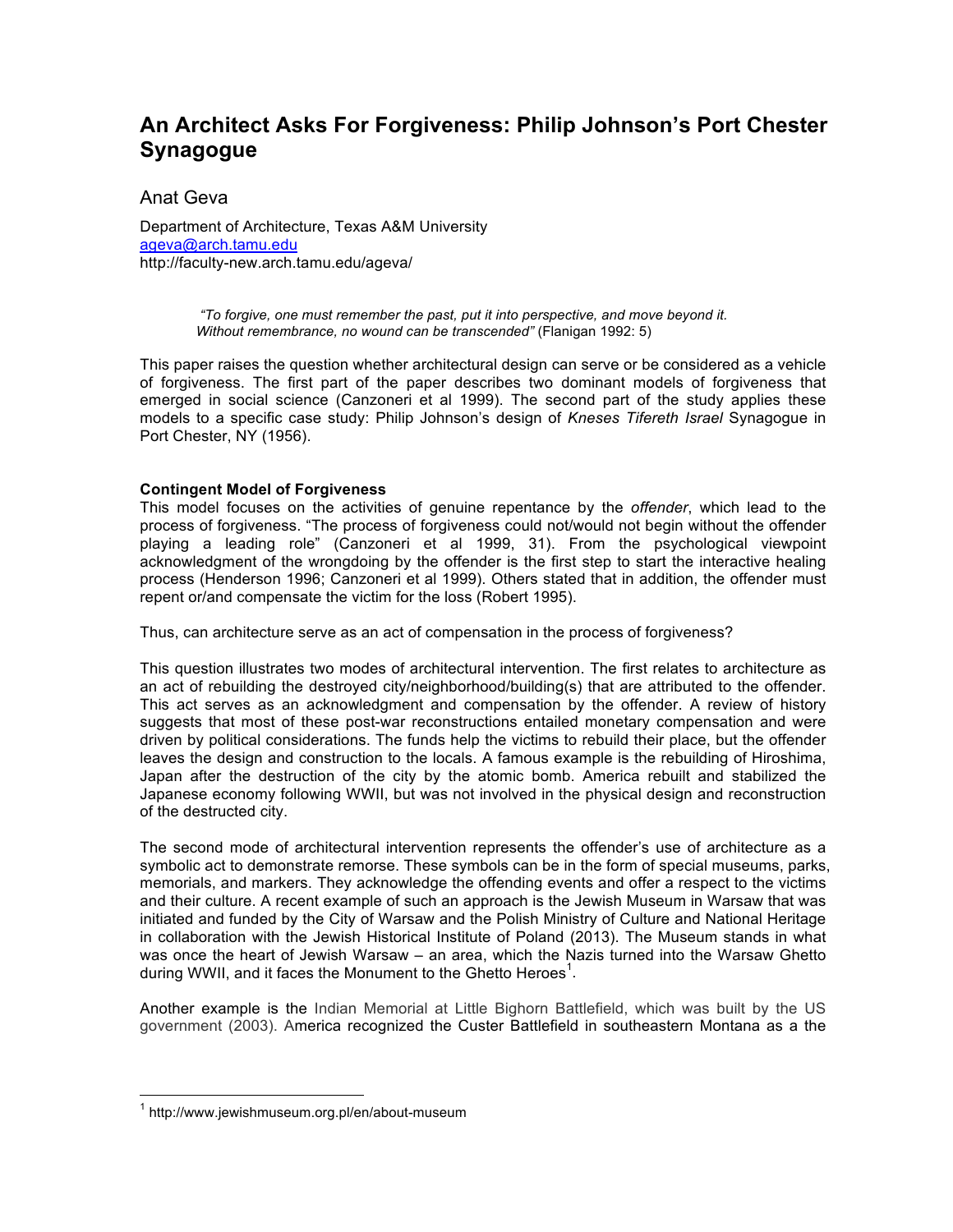Little Bighorn National Battlefield, changed its name and ordered the construction of an Indian National Memorial in memory of all the tribes who defended their way of life at the battle<sup>2</sup>.

The shortcoming of this Contingent Model of Forgiveness is that it ignores the reaction of the victims. How does the symbolic act is interpreted by the victims? Is it enough for forgiveness?

### **Self-Image Model of Forgiveness**

In the book of Mishneh Torah<sup>3</sup> from the 12<sup>th</sup> century Rabbi Moshe ben Maimon suggested, "when asked by an offender for forgiveness, one should forgive with a sincere mind and a willing spirit..." (*Teshuvah* 2:10). However, the model of self-image claims that the pre-requisite in the process of forgiveness is the perception of the victim(s), and their self-respect/image (Calhoun 1992; Holmgren 1993; Canzoneri et al 1999). The questions that emerge in this context are: do the victims perceive themselves as victims? And if so, do they see the architecture erected by the offender as a genuine expression of remorse? Or do the memorials serve as a reminder to 'never forget' and to perpetuate anger and even justify retaliation?

The example of the Hiroshima Peace Memorial Park in Hiroshima, shows how the notion of 'never forget' can become a place dedicated to forgiveness and peace rather than a 'trap' of unhealthy emotions (Forward 1989). This memorial park for the victims was built on an open field created by the atomic bomb explosion. The A-Bomb Dome, which was the only building left standing, became an architectural symbol of 'never forget' nuclear horrors.

Summarizing these two models we can conclude that "the forgiveness process requires both certain compensatory behaviors by the offender and these may have a conciliatory effect only when the victim's self-image is bolstered" (Canzoneri et al 1999, 33).

#### **Philip Johnson's Port Chester Synagogue (1956)**

Philip Johnson's biography reveals Johnson's pro-fascist political ideology and activities during the 1930s (Schulze 1994). Johnson worked closely with US extreme right-wing politicians authoring Nazi propaganda in support of Hitler and promoting anti-Semitism (Varnelis, 1994). He also tried to help and start a fascist party in the US. The Nazi party invited Johnson to Germany and provided him the opportunity to visit the front in Poland. He admitted that the bombarding of Warsaw was a striking spectacle and that the burning ruins became an inspiration for his design.

Schulze's book triggered publication of additional articles and essays about Johnson's past with titles such as "We cannot know history", "Form Follows Fascism", "Johnson and the Jews". Others attempted to attenuate this revelation. They highlighted Johnson's claim that it was "youthful indiscretions" influenced by his love of German art. Some tried to explain it under the pretext that Johnson "unsavory political alliances of the 1930s" were essentially harmless. And then, there were those who continued to ignore this past of the architect. However, all critics agree that his design of the Port Chester Synagogue can be considered as his attempt to ask for forgiveness.

Applying the first model of forgiveness raises the question of whether Johnson can be considered as the *offender*, at least by association with Nazi ideology, and the design of the synagogue became his symbolic act of atonement. In an interview he claimed, "The synagogue I was doing out of guilt, partially...." (Stern 2008, 125). However, in the same interview he also admitted that he followed his advisor Mr. Wiley, who said "...you have never built a big building. What does it cost you? What's that to start a career? You do it for nothing. It will help with your past - it will help you do other things" (Stern 2008, 129). Indeed, the synagogue project launched Johnson's career to become one of the leading architects in America. Still, since he never formally/publicly apologized to the congregation the question remains: Was the free commission enough to be considered as a genuine attempt of remorse? And then, was he forgiven?

<sup>&</sup>lt;sup>2</sup> http://www.nps.gov/libi/winning-design-entry.htm

<sup>&</sup>lt;sup>3</sup> Mishneh Torah means Repetition of the Torah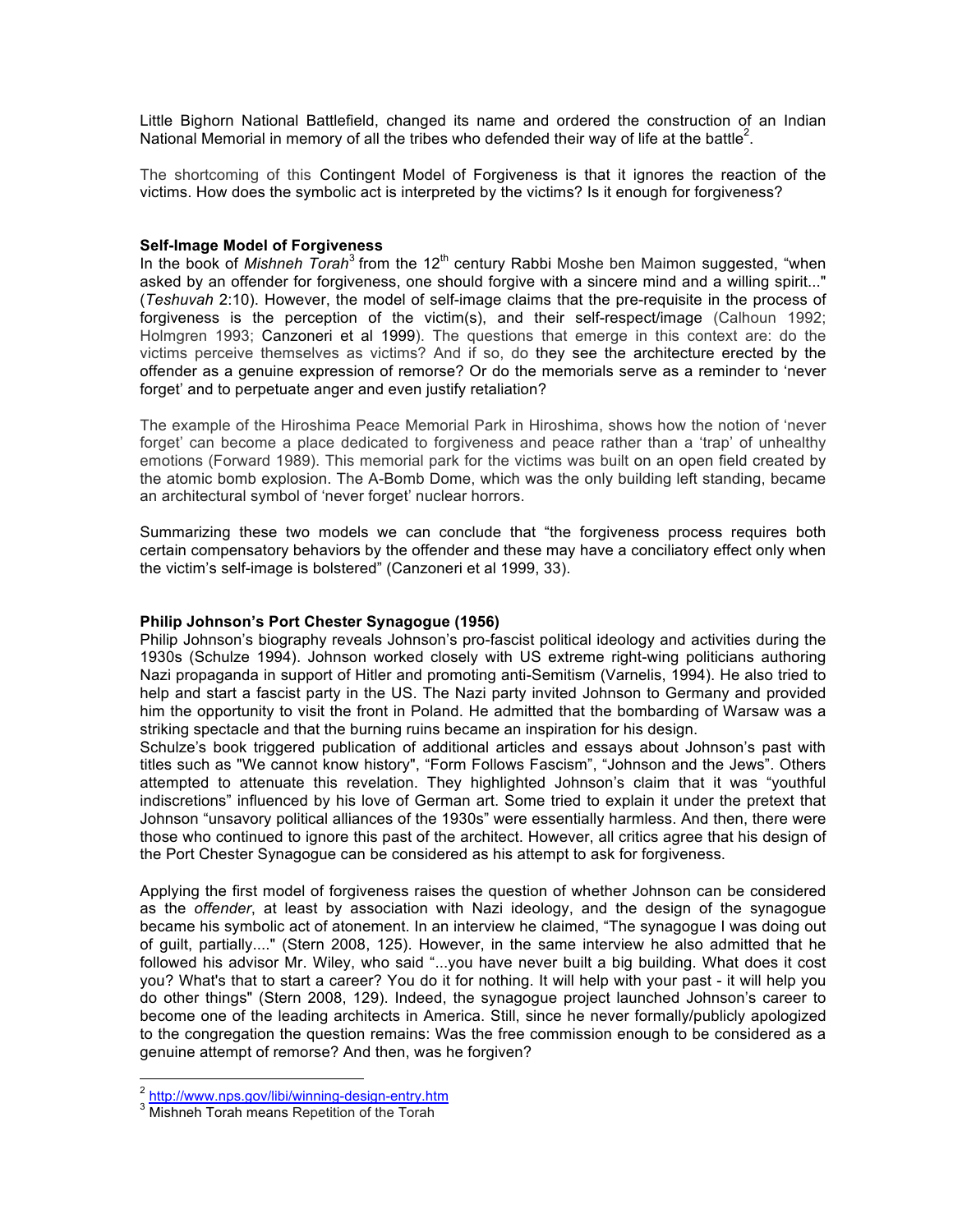Applying the second model directs another question. Did the congregation perceived themselves as the *victim*? While, the congregation was not direct victims of Fascism/ Nazism, they represented by association the Jewish victims of Nazism. Therefore, it can be assumed that maybe Johnson attempted to speak with his design to the Jewish people in general and not just to the particular congregation<sup>4</sup>.

The issue of his atonement and of forgiveness by the victims (the congregation) remains still a speculation. Only one reference mentions, "later in his life he admitted personal guilt citing that he paid a visit to the NY office of Anti Defamation League of B'nai B'rith delivering an apology" (Schulze 1994, 238). Still, Schulze claims that it was done "out of practicality not so much by shame following an investigation of his political activities." However, as Johnson stated in an interview, and as all the archival documents attest, there was never a discussion between him and the congregation/building committee about his past and forgiveness. From these documents it seems likely that either the congregation did not know about Johnson's political background at the time. Though Johnson stated, "They knew about my background of course… How much they understood, we never discussed it" (Stern 2008, 126); alternatively, it is plausible that the congregation trusted Mr. List, an industrialist and influential Jewish philanthropist, who was instrumental in bringing Johnson aboard and asked him to remove his taint of anti-Semitism before getting the commission (Bernstein 2007).

 In summary, applying the second model demonstrates that the congregation did not consider Johnson as an *offender* and neither themselves as the *victim*. However, following the first model and the situation where Johnson considered himself as the offender raises additional questions: does the synagogue's design manifest Johnson's attempt to ask for forgiveness? Does his design expresses spiritual symbols of Judaism and welcome Jews to their house of God? Or was it a mere reflection of monumentality as a good public value?

#### **The Synagogue**

Johnson's functional design of the synagogue followed the rational concepts where "The best synagogues are the purest architecture, the most straightforward expressions of what a synagogue should b" (Meier 1963, 8). It is a simple rectangular building (140' long and 37' high), with an elliptical domed lobby/entrance situated in the middle of the length of the sanctuary (Fig. 1). A steel framed building with infill of washed white concrete slabs at the outside and wooden planks in the inside. Vertical painted glass slit windows punctuate the walls in five tiers of alternating rhythms (Figs 1, 2). The one-hall sanctuary that can be divided by a flexible partition designed by Johnson catered to the functional multiple needs of the congregation. Johnson stated that "once this hurdle is crossed, the design of a synagogue is the finest problem in architecture. A space where awe and reverence are the prime considerations, an inspiring challenge to the artist… the Jewish temple merely has to be beautiful. As simple as that" (Meier 1963, 22). Indeed, Johnson designed "a monumental jewel box" (Kampf 1966, 37) (Figs. 1, 2). However, it seems that he perceived symbolism as part of the synagogue's functional program, leaving the interpretations to the congregation.

Johnson: "in order to introduce the more spiritual feeling into what has been rather cold style of architecture which we call modern, I have designed 'sails' of plaster that give a sense of containment to the space, and act as light buffers" (Blake 1995, 65). The congregation interpreted the seven sections of the canopy as the tent of Israel wandering in the desert, and the number seven as the symbol of Creation (Figs. 2).

 $\frac{1}{4}$  $4$  It should be noted that several years earlier Johnson praised Goodman's proposal for a memorial to the six million Jews killed by the Nazis and exhibited the model at the Museum of Modern Art (Schulze 1994, 239).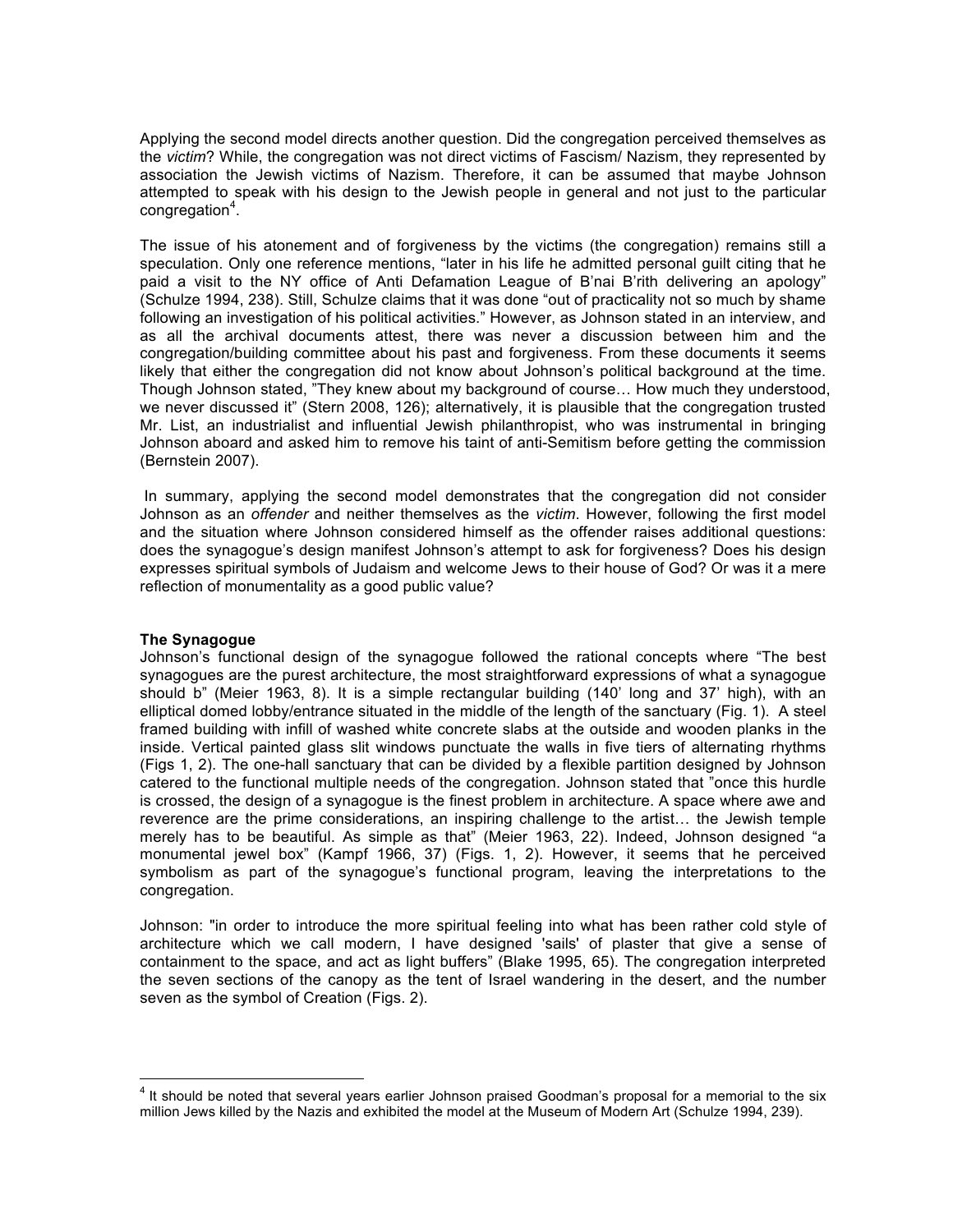

**Figure 1:** Philip Johnson's *Kneses Tifereth Israel* Synagogue in Port Chester, NY (1956)



**Figure 2:** The Sanctuary*, its seven section canopy ceiling, two skylights, and painted vertical slit windows*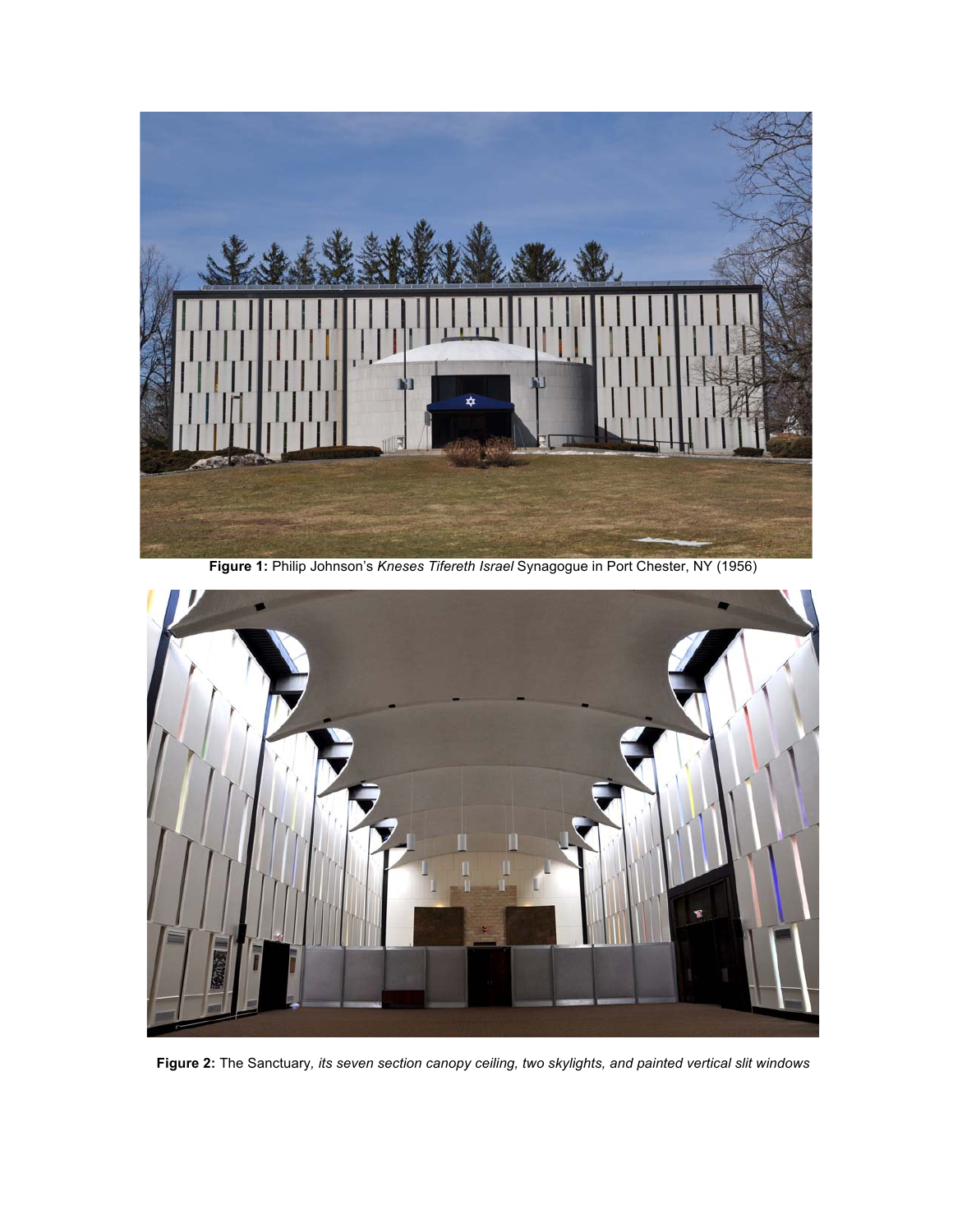Light is the beautifier of the synagogue. It penetrates the building from two skylights on each side of the length of the sanctuary and from the many colored slit windows<sup>5</sup> (Fig. 2). This balance of light "succeeds in providing a relief from the aggressive purism of the architecture itself" (Jacobus 1962, 34). For the congregation, the ever-changing light lifts their spirit and brings them closer to the Divine (Figs. 3).



**Figure 3:** The Balance of Light in the Sanctuary



**Figure 4:** The Original Bimah: Johnson's Ark and Lassaw's Abstract Sculptor and Hanging Eternal Light (L) The Renovated Bimah: Traditional Jerusalem Stone Plates Framing and Hosting the Ark (R)

<sup>-&</sup>lt;br>5  $5$  Johnson left the selection of colors to Kaufman and John Johansen since he believed that color is too important to leave to the architect (Stern 2008)